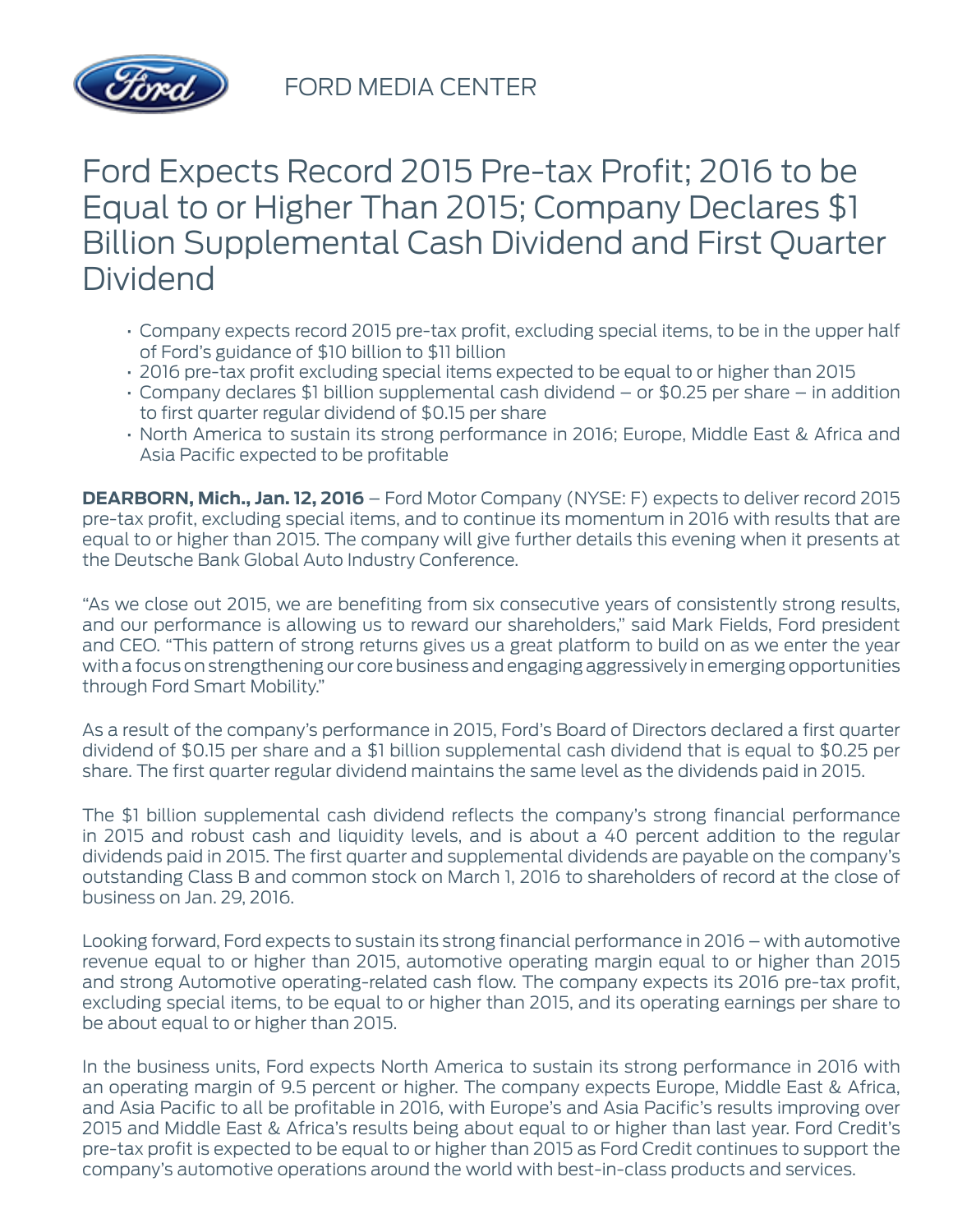Having completed the launch of 16 new vehicles in 2015, the company plans another active product year in 2016 with 12 global product launches, including the new F-Series Super Duty, Ford GT and Lincoln Continental. The company will add more electrified products for Ford and Lincoln, including the new Focus Electric, which features all-new DC fast-charge capability delivering an 80 percent charge in an estimated 30 minutes and projected 100-mile range.

"In 2015, we achieved a breakthrough year as promised," said Fields. "For 2016, we're looking forward to delivering another outstanding year."

Ford's presentation at the Deutsche Bank Global Auto Industry Conference will begin at approximately 6:45 p.m. EST today. To access the presentation materials and a listen-only audio webcast, please visit [shareholder.ford.com](http://shareholder.ford.com/).

# # #

## **Risk Factors**

Statements included or incorporated by reference herein may constitute "forward-looking statements" within the meaning of the Private Securities Litigation Reform Act of 1995. Forwardlooking statements are based on expectations, forecasts, and assumptions by our management and involve a number of risks, uncertainties, and other factors that could cause actual results to differ materially from those stated, including, without limitation:

- Decline in industry sales volume, particularly in the United States, Europe, or China, due to financial crisis, recession, geopolitical events, or other factors;
- Decline in Ford's market share or failure to achieve growth;
- Lower-than-anticipated market acceptance of Ford's new or existing products;
- Market shift away from sales of larger, more profitable vehicles beyond Ford's current planning assumption, particularly in the United States;
- An increase in or continued volatility of fuel prices, or reduced availability of fuel;
- Continued or increased price competition resulting from industry excess capacity, currency fluctuations, or other factors;
- Fluctuations in foreign currency exchange rates, commodity prices, and interest rates;
- Adverse effects resulting from economic, geopolitical, or other events;
- Economic distress of suppliers that may require Ford to provide substantial financial support or take other measures to ensure supplies of components or materials and could increase costs, affect liquidity, or cause production constraints or disruptions;
- Work stoppages at Ford or supplier facilities or other limitations on production (whether as a result of labor disputes, natural or man-made disasters, tight credit markets or other financial distress, production constraints or difficulties, or other factors);
- Single-source supply of components or materials;
- Labor or other constraints on Ford's ability to maintain competitive cost structure;
- Substantial pension and postretirement health care and life insurance liabilities impairing liquidity or financial condition;
- Worse-than-assumed economic and demographic experience for postretirement benefit plans (e.g.,discount rates or investment returns);
- Restriction on use of tax attributes from tax law "ownership change;"
- The discovery of defects in vehicles resulting in delays in new model launches, recall campaigns, or increased warranty costs;
- Increased safety, emissions, fuel economy, or other regulations resulting in higher costs, cash expenditures, and/or sales restrictions;
- Unusual or significant litigation, governmental investigations, or adverse publicity arising out of alleged defects in products, perceived environmental impacts, or otherwise;